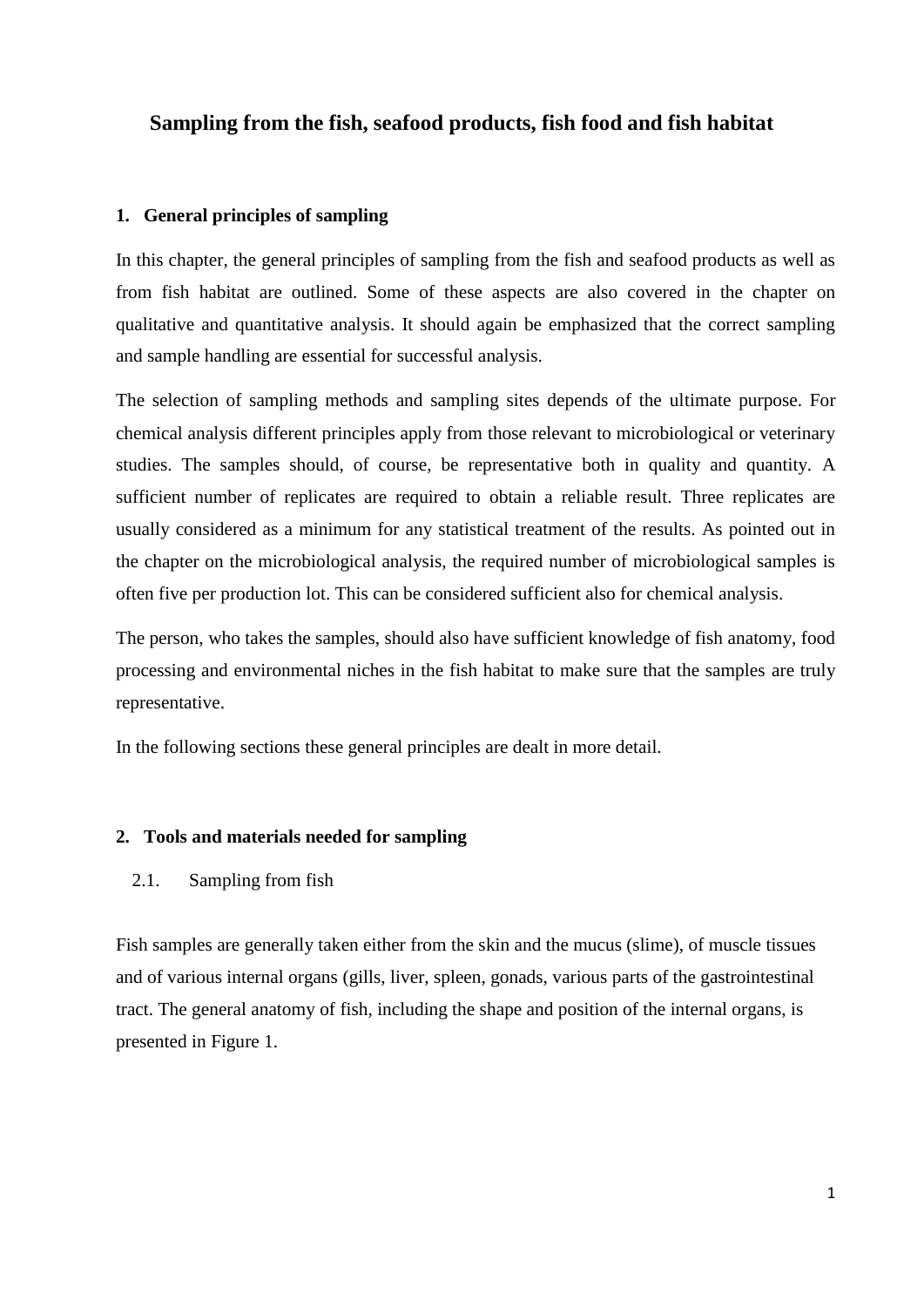

*Figure 1: The general anatomy of fish and the relevant internal organs and their positions*

2.1.1. Sampling tools

The following tools and materials are routinely used for fish sampling.

- o substances or instruments for chemical or mechanical euthanasia of fish
- o knives for scraping skin samples (slime, parasites)
- o knives, scissors and forceps or tweezers for cutting fish muscle and internal organs (histology samples, samples for chemical analysis)
- o biopsy needles for sampling fish organs such as kidney, gills, gut, slime (microbiological samples, samples for chemical analysis)
- o Saline (0.6%), peptone water, fixatives (Histological samples)
- o tools for handling, drying, freezing, homogenization of the tissue sample

For the sampling the fish in many cases have to be killed or in some cases anesthetized. Euthanasia should be done humanely applying either physical methods (quick decapitation with a suitable sharp hatchet, or using some chemical substance in the fish tank (clove oil, tricaine methane sulphonate etc). Detailed instructions for chemical euthanasia and anesthesia have been published by various authors (for example, Neiffer and Stamper, 2009)

The sampling knives are usually scalpel type (Figure 2), while scissors should be small and sharp and made of stainless steel. In case microbiological samples are taken, both scissors and scalpels should be sterile.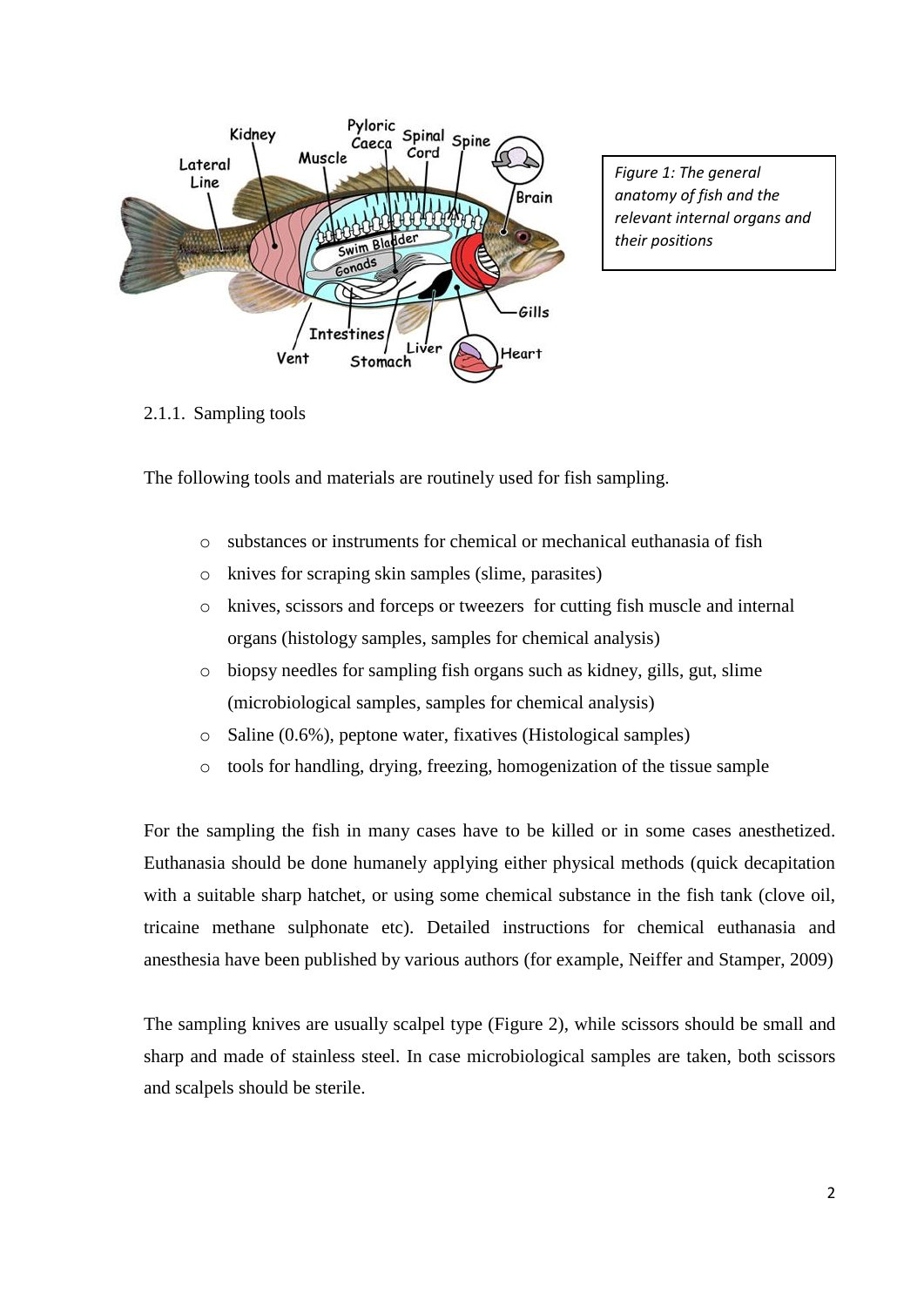

*Figure 2: A typical scalpel that can be used in taking skin, slime and tissue samples from fish.*

Generally, fish samples should not be allowed to dry, especially before microbiological analysis. Therefore, they usually are immersed in 0,6% saline solution or peptone water and kept refrigerated until analysis (which should happen within a few hours of sampling). Sometimes quick deep-freezing of the sample is preferable (for chemical analysis or if there will be an extended time before the actual analysis can be performed).

With histological and cytological samples a quick fixation is essential to prevent autolysis or putrefaction and to keep the microanatomy intact. Typical fixatives include formaldehyde (usually appr 4 % in phosphate buffered saline), methanol- glacial acetic acid and ethanolglacial acetic acid mixtures (most of the fixatives are nowadays available commercially). A commonly used fixative for fish is Bouin's solution (5 % acetic acid, 9 % formaldehyde and 0.9 % picric acid in aqueous solution). The fixation times depend of the type of fixative and of the sample. The amount of fixative is usually at least ten times of the volume of the sample. Detailed instructions for the histopathological sampling are presented, for example, in the guidance document of the National Research Institute of Japan [\(http://nria.fra.affrc.go.jp/RCFD/histological-methods\\_e.html\)](http://nria.fra.affrc.go.jp/RCFD/histological-methods_e.html).

Homogenization of the samples is often necessary before the actual analysis. This can be done either immediately after sampling using a suitable blender or other type of homogenizer. However, usually the homogenization is done in laboratory immediately before the analytical procedures.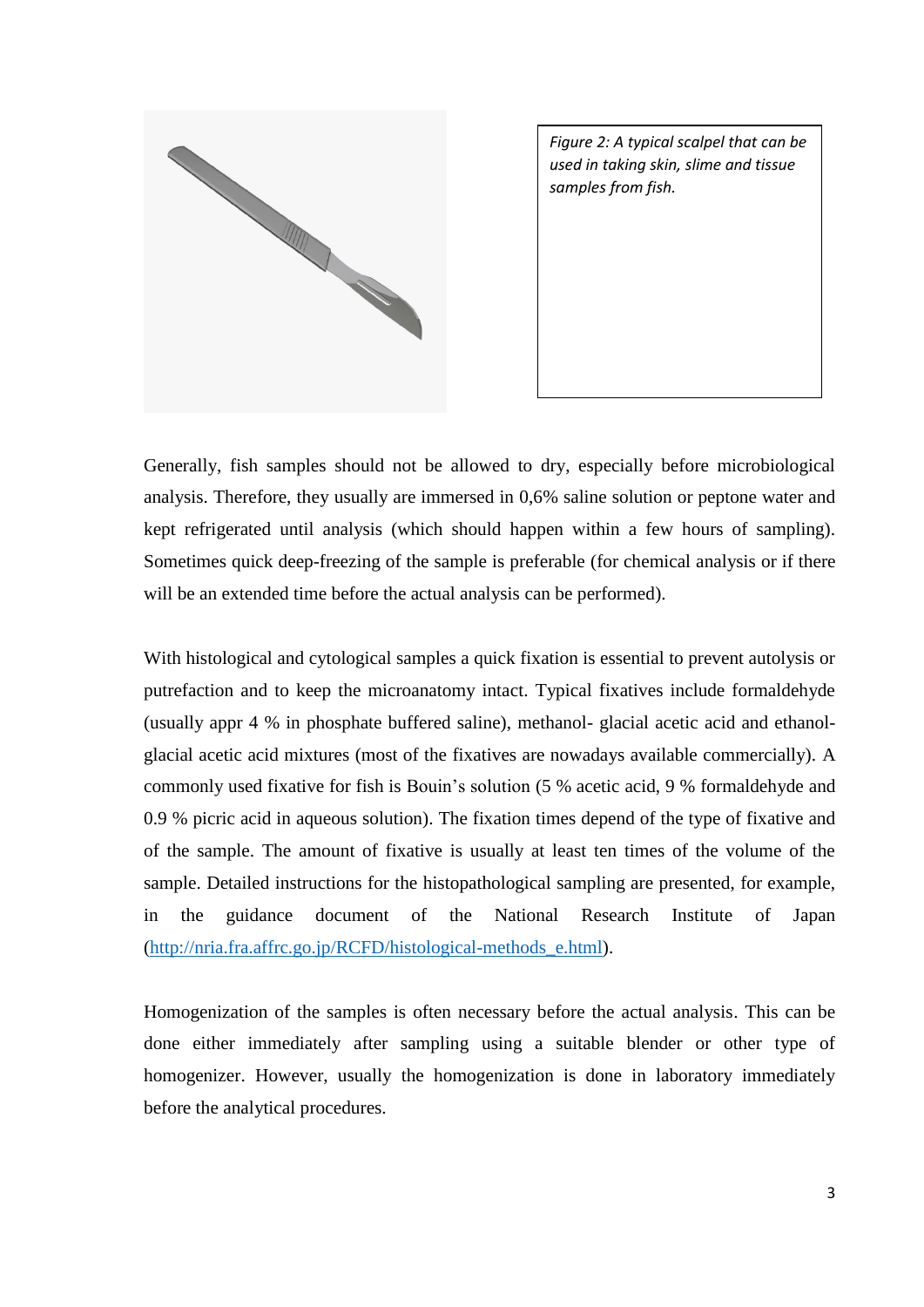### 2.2. Sampling of fish and seafood products

The tools for sampling the seafood products depend of the type of the product. For intact or minimally processed fish the instruments are the same that are used for live fish. From processed fish and seafood products the instruments include spatulas, knives, tweezers, sample containers etc., depending on the food type. Again, for microbiological analysis the tools should be sterile. The storing conditions should prevent any microbiological or chemical changes in the samples. In practice this means storage in closed, sterile and chemically inert containers (made of glass, stainless steel or suitable plastics). Deep-freezing is the method of choice, if the samples cannot be analyzed within a few hours of sampling.

## 2.3. Sampling of fish feed

Generally, the same procedures as described for fish and seafood products apply. In cases of dry feeds, no specific pretreatment is usually necessary. Of course, any microbiological or chemical contamination should be avoided during the sampling by using the general precautions described above.

#### 2.4. Sampling from the fish habitat (sea, lake, river, fish pond)

#### 2.4.1. Water analysis

For the collection of samples for laboratory studies a suitable water sampler such as Ruttnersampler (Figure 3) can be used.

Instead laboratory analyses, field measurements and monitoring are nowadays more often used in aquaculture, as follows:

- Automatic analyzers to monitor water quality, flow etc. (multi-purpose diagnostic kits for main parameters are available, but quite expensive)
- Automatic dissolved oxygen (DO) and temperature meters combined with alarmdevice.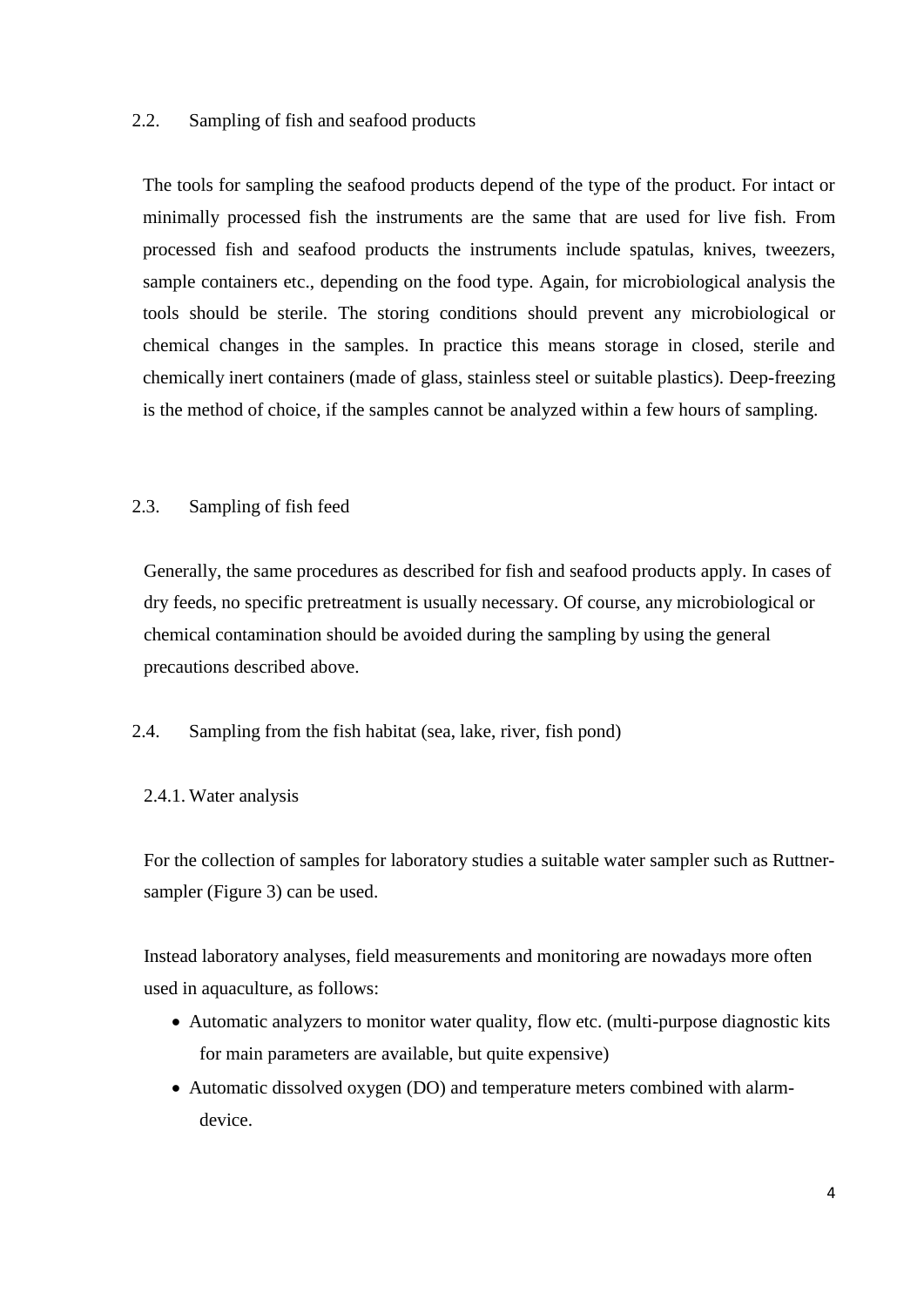• Portable temperature recorders; oxygen probes; secchi disc to analyse water transparency; pH meter,



*Figure 3: Ruttner sampler or a closable PVC cylinder that can be lowered and closed in certain depth; sample is taken up on-board the vessel.* 

## 2.4.2. Plankton sampling

Several devices exist for the study and analysis of phyto- and zooplankton, such as:

- Phytoplankton sampler (large sized water sampler to collect algae and for primary production analyses)
- Zooplankton sampler (large sized water sampler to collect zooplankton) to study zooplankton composition and biomass
- Zooplankton towing net (cone shaped net with 100-250 ug mesh size) to study zooplankton composition
- Zoobenthos sampler (grabs, box-corers, e.g. Ekman, Van Veen, dredges and hand nets) to study benthic infauna and epifauna

## **3. Sampling from fish and seafood products**

- 3.1. Sampling from fish:
	- 3.1.1. Microbiological sampling

The standard sampling sites for microbiological analysis are usually the skin and mucus as well as gills. Microbiological analysis from fishes obtained from catch or from aquaculture sites are usually associated with veterinary sampling (See 3.1.3.). Otherwise microbiological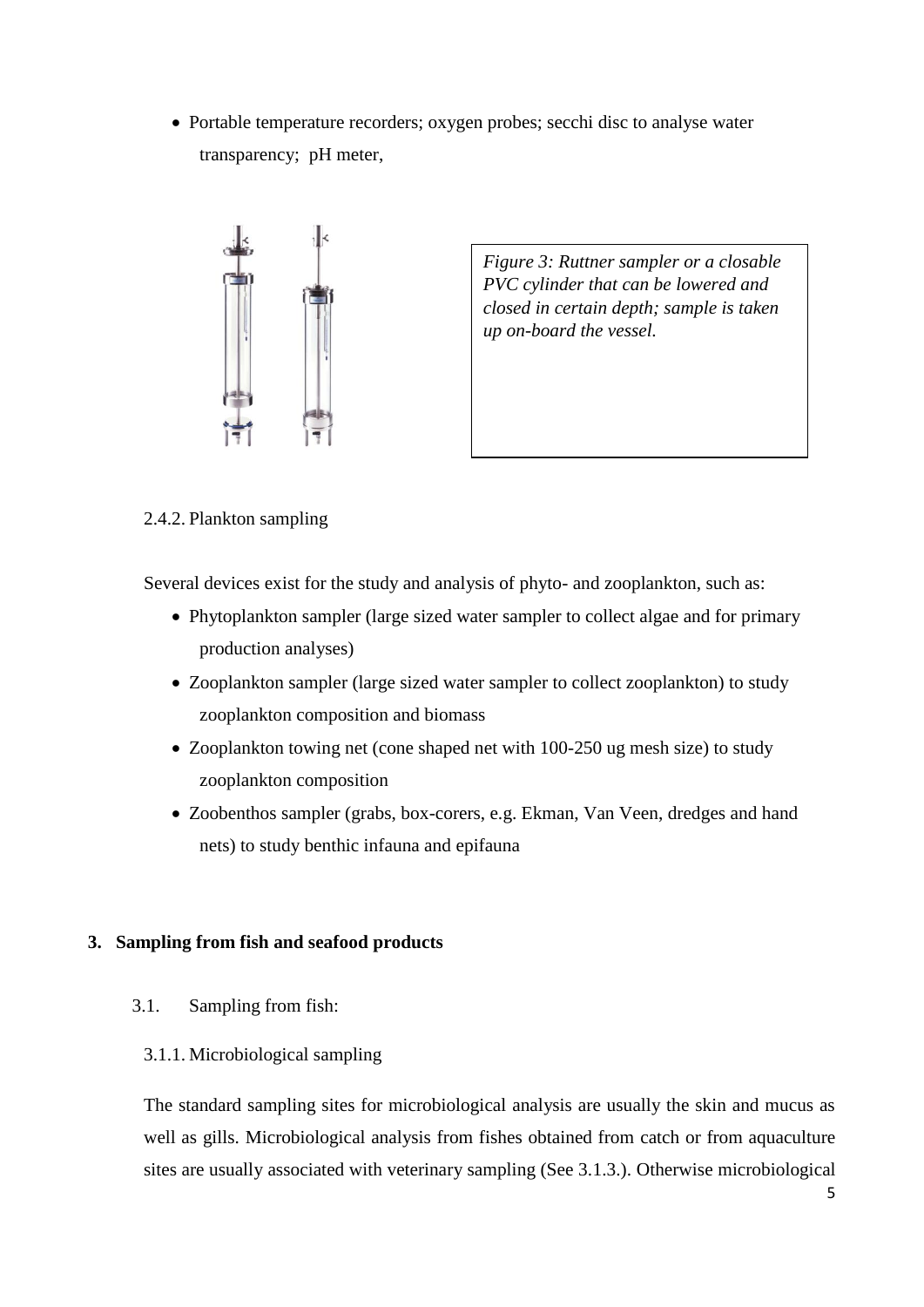analysis of intact fish is usually limited to cases where there is a reason to suspect spoilage or improper handling (such as too high storage temperatures).

#### 3.1.2. Histological sampling

There is a defined standard protocol for histological sampling of fish. A 20-25 mm anteriorposterior incision is made with a sharp scalpel through the ventral area of the body wall. The scalpel is withdrawn to ensure that the incision is not obstructed. For sex identification, visual examination of ovary and testis are made and a small biopsy sample (5-8 mm) is collected by fine forceps. In this case, forceps were carefully inserted into the body cavity until reaching the gonad. Tissue sample is then cut by sharp scissors and fixed in Bouin's solution for next histological assay.

Samples of gonadal histology are kept in Bouin's solution. Then after 48 h, samples are embedded in paraffin following a schedule to put them into alcohol series for dehydration and clearing. The blocks are sectioned with the thickness of 6 micrometer and stained with hematoxylin and eosin for histological examination.

If the procedure is applied to a live fish the gills are kept wet. The abdominal incision is closed with one or two simple sutures, using a needle and a clamp. Fish are injected intramuscularly 1ml 5% oxytetracycline per fish and then place of incision is disinfected with povidone-iodine solution and chloramphenicol spray. No deep anesthesia is used during the biopsy process.

#### 3.1.3. Veterinary sampling

To carry out the measure prescribed by the ichthyo-pathologist farm personnel should be able to carry out certain measures prescribed by the ichthyo-pathologist as part of fish health management. To this effect, sampling equipment are kept sterilized, clean and available as soon as they are needed.

In case of any signs of fish diseases, parasites or other abnormalities in fish behavior are noted, the farm personnel should take independently immediate samples of fish, water and/or plankton community to primarily identify type and occurrence of fish diseases. Samples of fish diseases are taken in mucus on fish skin and gills or from internal organs.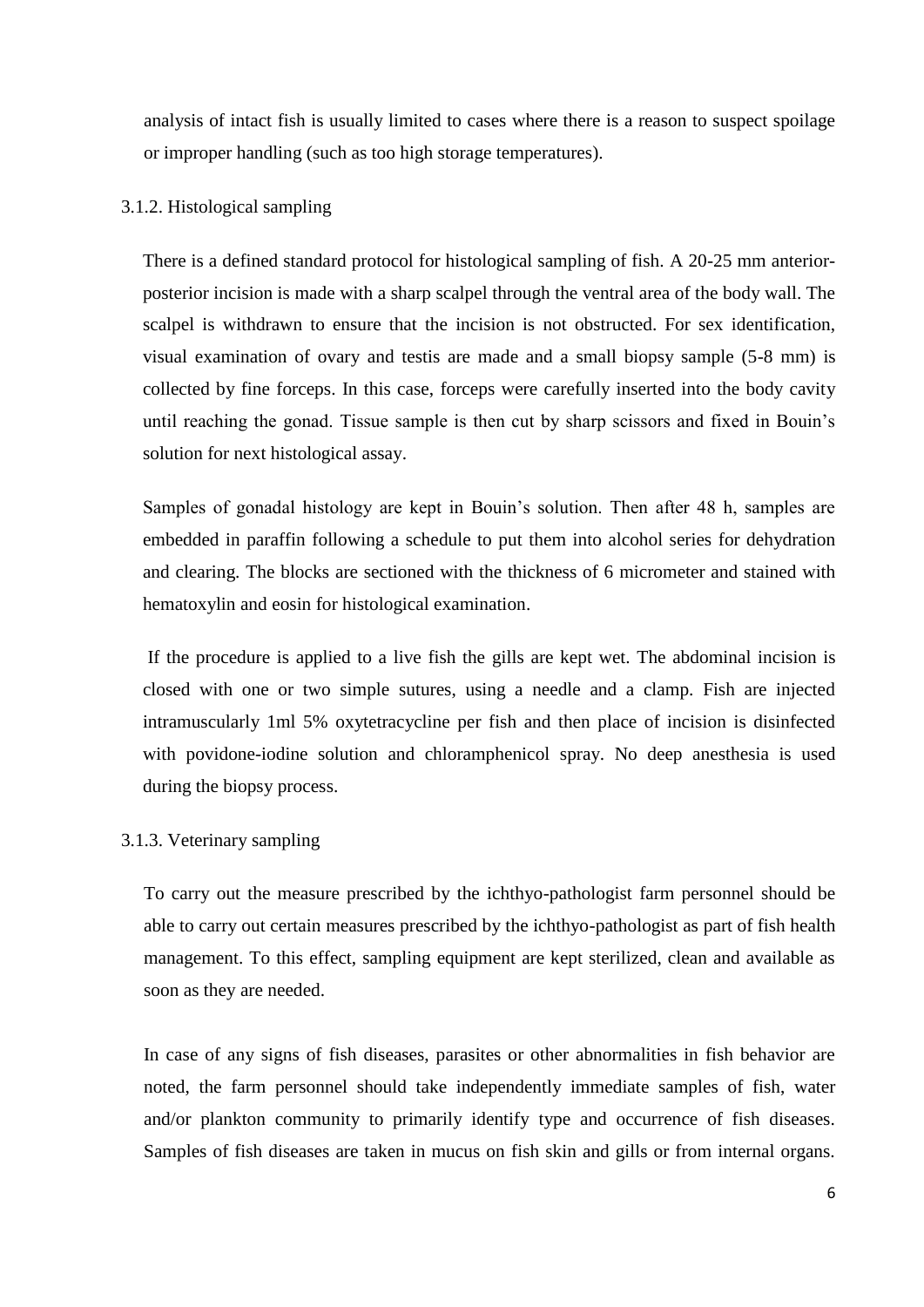Basic sampling for example on fish skin should be taken independently and in more demanding cases, the veterinary authorities should be assisted.

Sampling mucus on fish skin and gills is done as follows:

- remove some slime below the pectoral fin and place a thin layer on the petri dish;
- remove gills on one side of the head and put into small amount of water on an object glass, rinse the slim, avoid blood and cover with a cover glass

Study fish surface in order to notify parasites and to make preliminary analyses of defined bacterial, viral or parasite fish diseases.

Assist veterinary authorities in sampling internal organs of fish and preparing a bacterial sample from fish skin, gills and kidney:

- open the ventral side of fish with scissors or knife with a longitude cut from head towards anus
- remove vertical flesh if necessary to see internal organs
- remove viscera (stomach, gut, organs) and swim bladder
- take a sample from the kidney by a sterilized tool and place the piece of kidney on a plate with agar nutrient medium in order to start bacterial culture of possible disease organisms

The sending of the fish to the veterinary authorities should be done as follows:

- send a few live fish suspected for a disease; plastic bag with 2/3 of water and 1/3 of oxygen
- kill sample fish by breaking the neck  $\langle \leq 5 \rangle$  cm fish), cutting vertebrate column (<15 cm fish) or by hitting the head (large fish)
- wrap the sampled fish in moist and thick newspaper
- cover the package with ice
- label the package with contact information and details of sample, species, size, age, symptoms

## **4. Sampling from seafood products**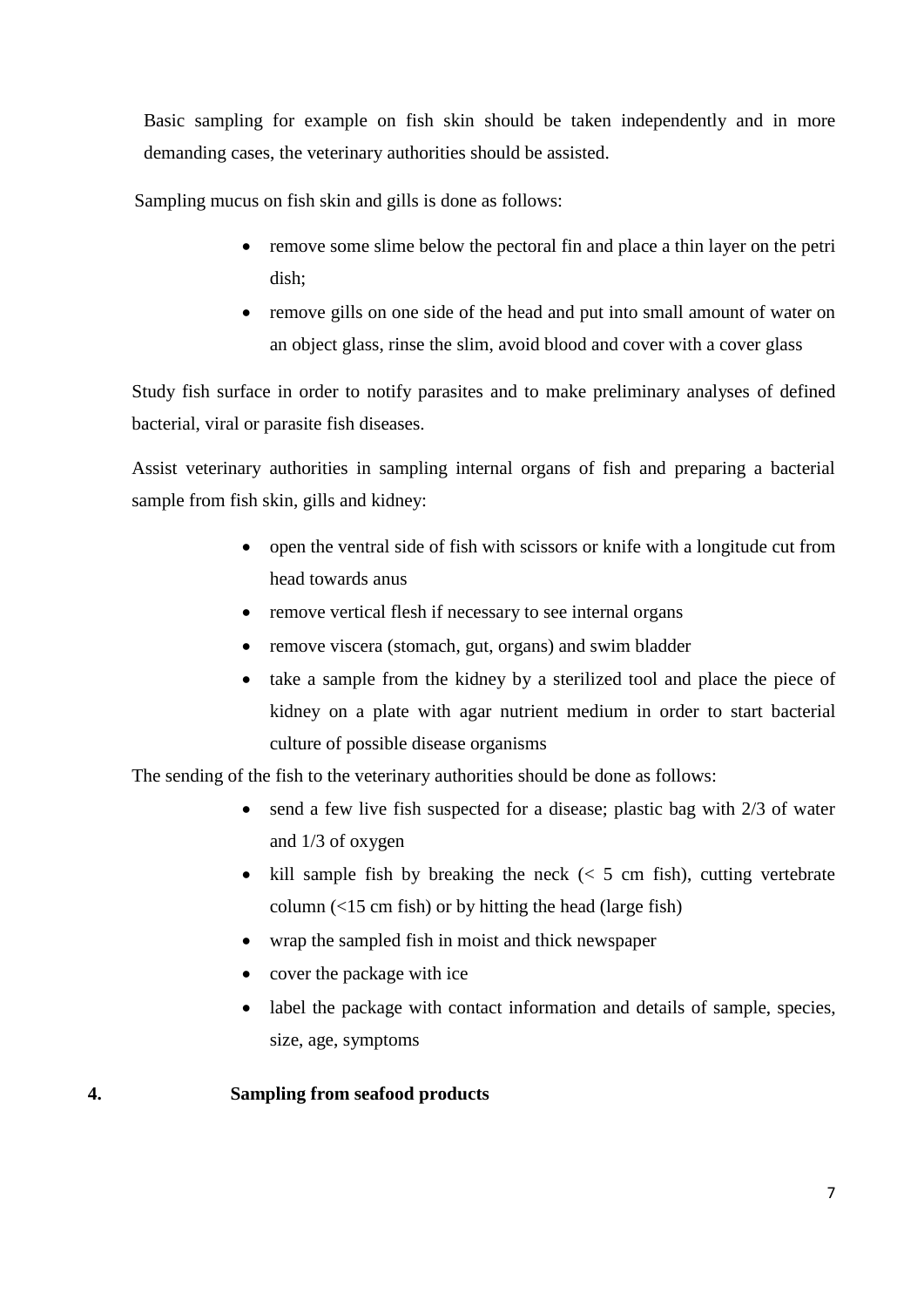The sampling of seafood products either for microbiological or chemical analysis depends of the product, and no specific guidance can be given. Naturally the samples should be kept sterile and any microbiological or chemical changes or contaminations should be prevented. Certain physical measures might be needed, such as removing of the shells of certain species of seafood (clams and oysters).

### **5. Sampling from fish habitat**

Water sampling is made with water sampler or portable field recorders (DO, temp). Vertical profile sampling in the lake and sea to study temperature stratification should be done during all seasons, if possible, but mainly during critical seasons when oxygen deficiency becomes likely (summer stratification, middle winter). Sampling program should be designed according to the production scale: small farm needs less sampling and less parameters, bigger farms frequent sampling and more parameters. Physical-chemical environment monitoring is normally required once a year, if the farm production has not changed. Central parameters include: DO, temp, total-P, total-N, NH4-N; pH, conductivity, turbidity, BOD, COD, fecal bacteria. Ecosystem studies, such as phytoplankton/primary production, zooplankton, zoo benthos, are required very seldom; only in case of Environmental Impact Assessment (EIA) of large-scale industrial fish farming. Ecosystem studies are repeated usually once in every three years.

The sampling strategy in any ecosystem study comprises a series of procedures aimed at selecting the most favorable sampling locations and determining the appropriate sampling density for accurate description and quantification of target assemblages in a given geographical area during a given period of time. The choice of strategy depends mainly on the distribution of the organisms belonging to the different species, on the characteristics and the number of habitats present in the investigated area, and on the spatial and temporal variability of environmental parameters. It also depends on the feasibility, including the cost–effectiveness ratio. (As said before, the scale and size of EIA depends on the scale of farming operations).

The main strategies for spatial allocation of sampling sites are: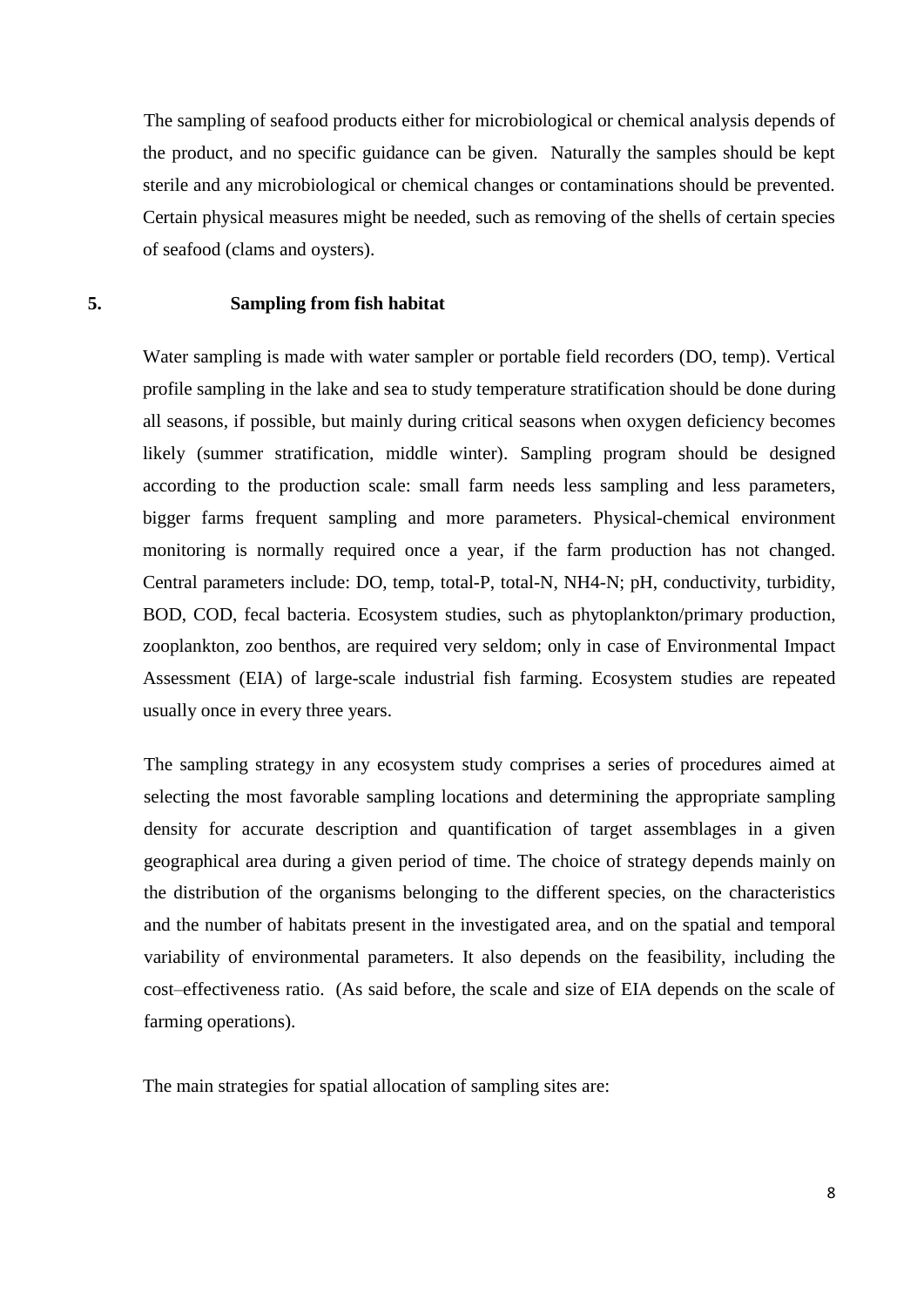- systematic sampling based on a regular distribution of the sampling sites over the whole investigated area,
- random sampling with sampling sites randomly distributed over the whole area
- Stratified sampling is based on the identification of an area presenting reasonably homogeneous characteristics (stratum), for example vegetated bottom patches, bare substrate, etc.

Once the sampling strategy and design has been defined according to the aim of the study, it is necessary to select the most suitable sampling instruments, determine the sample size and number of replicates, and select sampling techniques and treatments for samples.

#### **6. Sampling from gaseous materials**

The need of samples of atmospheric or gaseous materials is not particularly typical for fish production and aquaculture. In some cases the need to study the dusting potential of fish feed might be necessary for the occupational health reasons. For these purposes there are several instruments, also suitable for on site investigation.

The sampling of volatile organic compounds in the ambient air is described in the chapter on quantitative and qualitative analyses. The standard method is based on the use of certain absorbents (resins) through which the air sample is pumped of sucked, and from which they can be extracted using organic solvents.

The analysis of dissolved gases from the natural waters or water used in aquaculture tanks is usually done by specific potentiometric methods, the most important of which is the analysis of DO.

## **7. Traceability of samples taken from fish, seafood products and fish habitats**

Correct labeling and documentation is the absolute necessity to ensure the traceability. Every sample from fish, seafood products and fish habitats should be labelled clearly indicating date of sampling, number of sample site (name of sampling area), persons who took the sample, and any other relevant data affecting the analytics and results. This information should be properly recorded in both the laboratory journals and at the site of the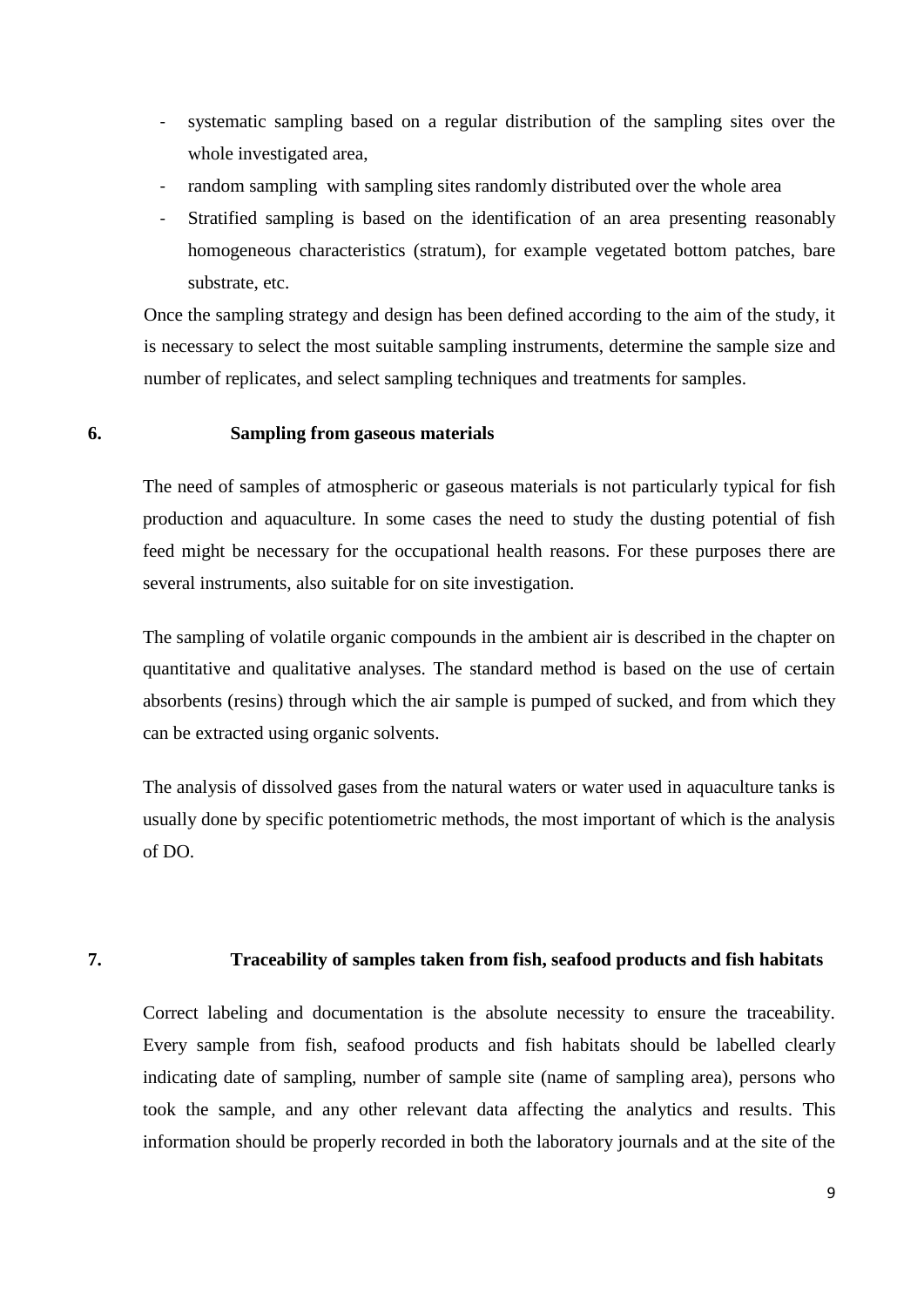sampling (if the site was an establishment, such as fish farm or food processing plant). In addition to electronic storage of data, it is recommended to keep also hard copies of the journals, which are duly inspected and signed by the chief of the laboratory. Some specific aspects that should be taken into consideration include:

- Labelling with water proof ink on the label or sampling bottle
- Keep a journal indicating the sampling procedures, samples taken, data on environmental conditions, weather, time of the day, and any other relevant information possibly affecting the analytics and results
- Take photos or otherwise describe of the appearance of sampled water, plankton, mud, fish, seafood, etc. as an additional file of information.

## **8. Storage and transportation of samples**

The general principles of the storage of samples have already been outlined in previous sections. Some special aspects related to certain types of samples or otherwise need to be emphasized include:

- Plankton samples are fixed with 4% formaldehyde solution and kept in stable conditions
- Water samples are kept in shade, not exposed to sunlight and in insulated cool box (possibly on ice)
- Fish samples are kept alive or on ice depending on the coming analytics
- Primary samples of fish skin, gills, slime etc. are taken on-board the vessel and stored wet and refrigerated for the microbiological analyses
- Seafood samples are kept alive or on ice depending on the coming analytics
- Samples are transported to the harbour/ laboratory during the same day if possible and the cold-chain kept up all the way
- Long-term storage of the samples should be avoided (particularly for hygienic or safety diagnostics) but fixed tissue, plankton, and fish samples keep well for several weeks or months storage

## Further reading: